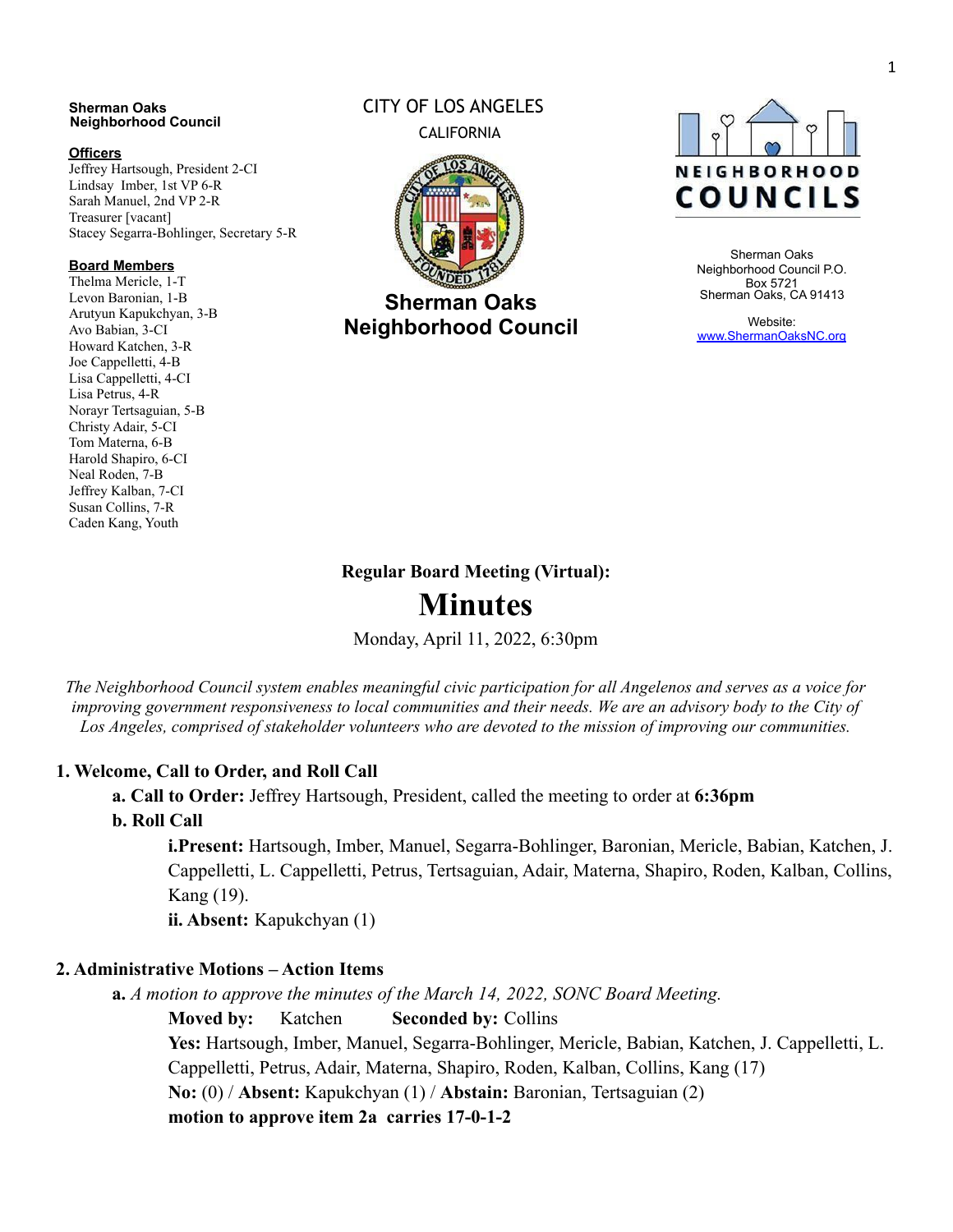Sherman Oaks Neighborhood Council Regular Board Meeting Minutes, Monday, April 11, 2022, 6:30pm

#### **3. Comments by LAPD SLO's, Public Officials, and Staff**

Ryan Ahari - CD4/Councilmember Raman's Office

#### **4. Guest Speaker – Laura Friedman, Candidate CA Assembly District 44**

*discussion with Q&A followed*

#### **5. President's Report**

**a**. In-Person SONC meetings Expiration of Emergency Orders allowing virtual meetings Availability of and ongoing restrictions of meeting facilities **b.** 2022 Elections – June Primaries **c.** 2023 SONC Elections

#### **6. Committee Reports**

- **a. Education Committee -** Joe Cappelletti, Chair Next Meeting: April 18, 6:30pm
- **b. Government Affairs –** Lindsay Imber, Chair

Next Meeting: April 26, 7:00pm

**i.CF 22-0002-S26 AB 1322 (Rivas) / California Air Resources Board / Sustainable Aviation Fuel / In-State Production Capacity / Supply and Demand / Infrastructure Motion:** *The Sherman Oaks Neighborhood Council (SONC) supports City Council File*

*22-0002-S26 and AB 1322's efforts to mitigate aviation related air pollution and lead poisoning through deployment of approved sustainable aviation/jet fuel, and we encourage LAWA, the Board of Airport Commissioners, and LA City to offer SWIFT unleaded aviation*

NOTE: This motion is presented by a committee and does not require a second **Moved By:** Government Affairs Committee **Seconded By:** n/a **Yes:** Hartsough, Imber, Manuel, Segarra-Bohlinger, Baronian, Mericle, Babian, Katchen, J. Cappelletti, L. Cappelletti, Petrus, Tertsaguian, Adair, Materna, Shapiro, Roden, Kalban, Collins, Kang (19) / **No:** (0) / **Absent:** Kapukchyan (1) / **Abstain:** (0)

**motion to approve item 6b.i carries 19-0-1-0**

## **ii. CF 22-0002-S24 AB 1594 (Ting - Gipson - Ward) / Firearm Manufacturers and Retailers / Non-Compliance Lawsuit / AB 1621 (Gipson) / Ghost Gun Regulations / AB 2571 (Bauer - Kahan) / Firearm Marketing to Minors Restrictions**

**Motion:** *The Sherman Oaks Neighborhood Council (SONC) supports City Council File 22-0002-S24 in support of AB 1594 which would allow individuals and the California Attorney General to sue firearm manufacturers and retailers for injury/death caused by non-compliance with regulations or unfair business practices, AB 1621 which would restrict unserialized "ghost*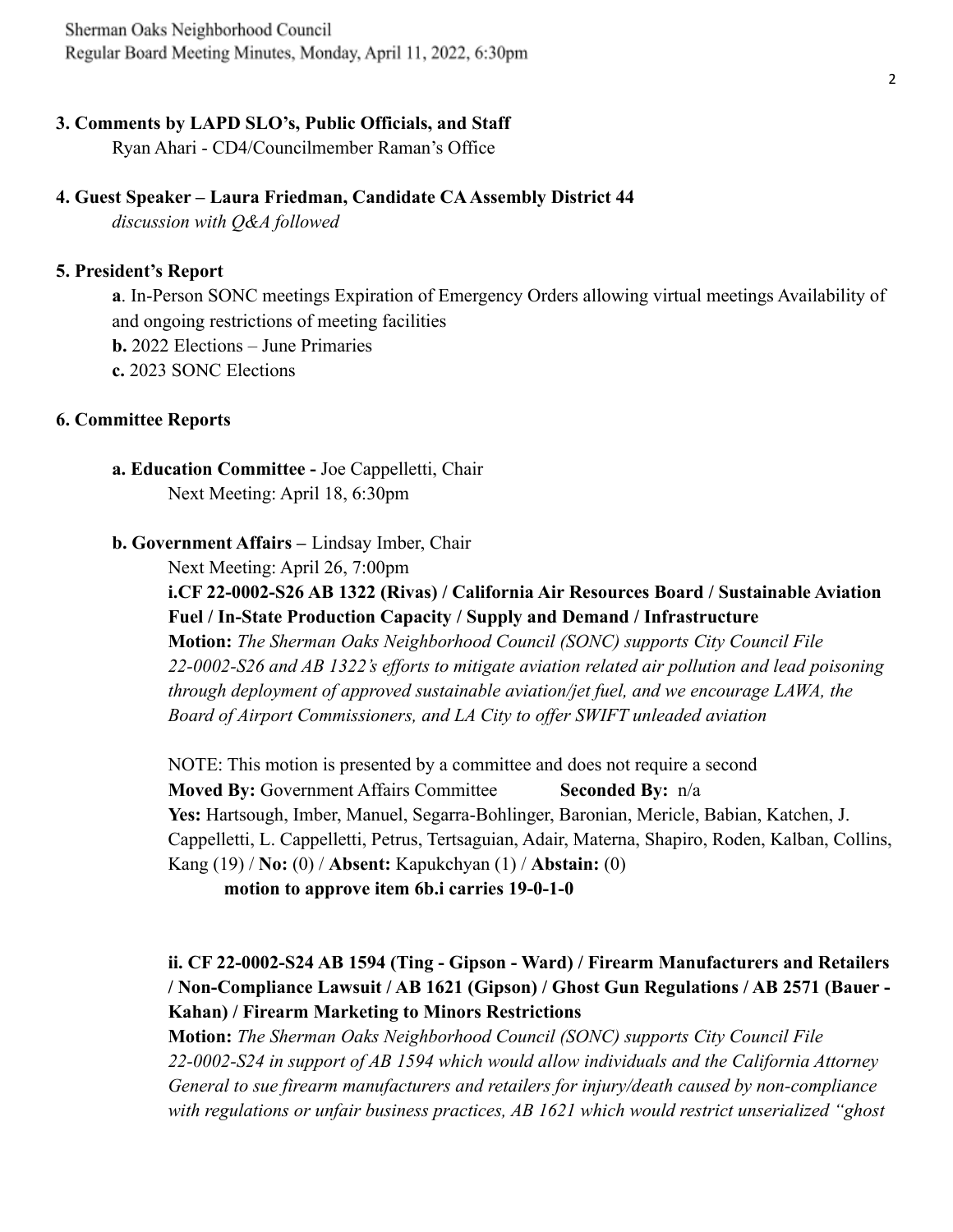*guns" in California, and AB 2571 which would restrict marketing and advertising of certain weapons such as semi-automatic and higher caliber firearms, to children*

NOTE: This motion is presented by a committee and does not require a second **Moved By:** Government Affairs Committee **Seconded By:** n/a **Yes:** Hartsough, Imber, Manuel, Segarra-Bohlinger, Mericle, Katchen, J. Cappelletti, L. Cappelletti, Petrus, Tertsaguian, Adair, Materna, Shapiro, Roden, Kalban, Collins, Kang (17) / **No:** (0) / **Absent:** Baronian, Babian, Kapukchyan (3) / **Abstain:** (0) **motion to approve item 6b.ii carries 17-0-3-0**

#### **c. Green and Sustainability Committee –** Avo Babian, Chair

Next Meeting: May 4, 8:00pm

### **(i) CF 22-0151 Residential and Commercial Building Construction / Zero-Carbon Emissions / Climate Equity L Series / Building Decarbonization**

**Motion:** *The Sherman Oaks Neighborhood Council (SONC) supports the Council File 22-0151 Motion and anxiously anticipates the results of the Climate Equity LA Series workshops and community engagements. Los Angeles City needs to focus on and invest in carbon neutrality and sustainability both in repurposing existing buildings and in new developments. Los Angeles City needs to be Carbon Neutral*.

NOTE: This motion is presented by a committee and does not require a second **Moved By:** Green and Sustainability Committee **Seconded By:** n/a **Yes:** Hartsough, Imber, Manuel, Segarra-Bohlinger, Mericle, Babian, Katchen, J. Cappelletti, L. Cappelletti, Petrus, Tertsaguian, Adair, Shapiro, Roden, Kalban, Collins, Kang (17) / **No:** (0) / **Absent:** Baronian, Kapukchyan (2) / **Abstain:** Materna (1) **motion to approve item 6c.i carries 17-0-2-1**

## **(ii) CF 21-1463 Community Assemblies / Climate Emergency Mobilization Office / Building Decarbonization / L.A.s Green New Deal**

**Motion:** *The Sherman Oaks Neighborhood Council (SONC) supports the Council File 21-1463 Motion and supports the converting of existing buildings to be Carbon Neutral.*

NOTE: This motion is presented by a committee and does not require a second **Yes:** Hartsough, Imber, Manuel, Segarra-Bohlinger, Mericle, Babian, Katchen, J. Cappelletti, L. Cappelletti, Petrus, Tertsaguian, Adair, Shapiro, Roden, Kalban, Collins, Kang (17) / **No:** (0) / **Absent:** Baronian, Kapukchyan (2) / **Abstain:** Materna (1) **motion to approve item 6c.ii carries 17-0-2-1**

## **d. Outreach Committee -** Sarah Manuel, Chair

Next Meeting: April 19, 7:00pm Hello Spring Tree Adoption Event – April 23, 2022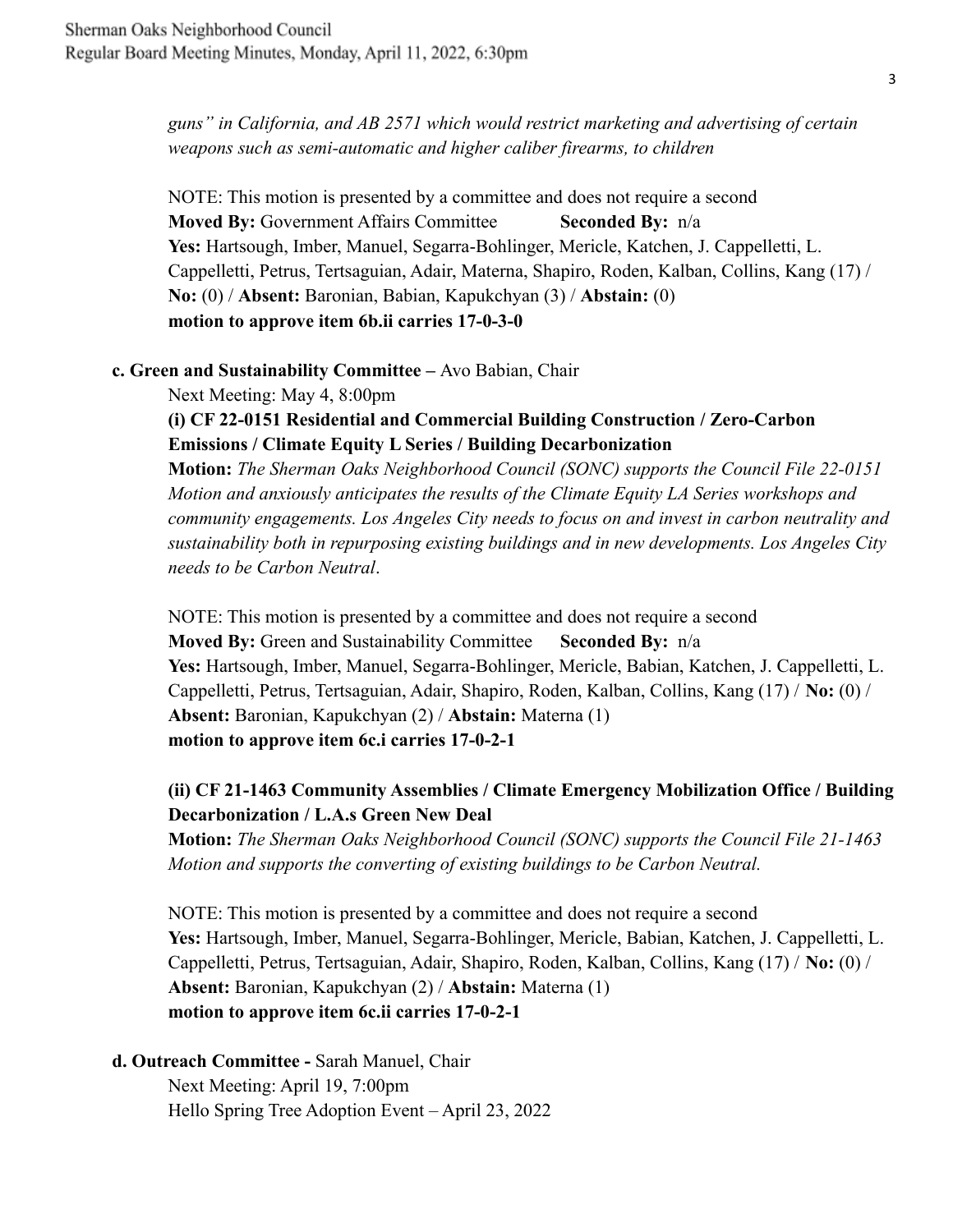- **e. Planning & Land Use Committee -** Jeff Kalban, Chair Next Meeting: PLUM – April 21, 6:30pm Vision – May 5, 6:30pm disparities in upzoning provisions point of interest
- **f. Public Safety Committee –** Christy Adair, Chair Next Meeting: April 12, 6:00pm Community Emergency Response Team (CERT) classes mentioned
- **g. Traffic and Transportation Committee -** Avo Babian, Chair Next Meeting: May 11, 8:00pm
- **h. Budget Advocates -** Howard Katchen, SONC Representative and Budget Advocate

**7. Treasurer's Report -** *(expedited ahead of items 6c and 6g)* **a. Treasurer's Report:** Next Meeting: April 27, 6:30pm

#### **b. Motions: Action Item, Vote Required**

**(i) Monthly Expenditure Report (MER)** *A motion to approve the Sherman Oaks Neighborhood Council's (SONC) Monthly Expenditure Report (MER) for the period ending February 28, 2022.* **Moved by:** Finance Committee **Seconded by:** n/a **Yes:** Hartsough, Imber, Manuel, Segarra-Bohlinger, Mericle, Babian, Katchen, J. Cappelletti, L. Cappelletti, Petrus, Tertsaguian, Adair, Materna, Kalban, Collins (15) / **No:** Shapiro (1) / **Absent:** Baronian, Kapukchyan (2) / **Abstain:** Roden (1) **/ Ineligible:** Kang (1) **motion to approve item 7b.i carries 15-1-2-1-1**

*(item 7b.ii expedited ahead of committee reports)*

**ii. NPG Sherman Oaks Friends of the Library -** *A motion to approve a Neighborhood Purposes Grant (NPG) in the amount of \$2,100.00 to the Sherman Oaks Friends of the Library in support of the STEM Markerspace Cart program* NOTE: This motion is presented by a committee and does not require a second **Moved by:** Finance Committee **Seconded by:**  $n/a$ **Yes:** Hartsough, Imber, Manuel, Segarra-Bohlinger, Baronian, Mericle, Babian, Katchen, J. Cappelletti, L. Cappelletti, Petrus, Tertsaguian, Adair, Materna, Shapiro, Roden, Kalban, Collins (18) / **No:** (0) / **Absent:** Kapukchyan (1) / **Abstain:** (0) **/ Ineligible:** Kang (1) **motion to approve item 7b.ii carries 18-0-1-0-1**

**iii. SONC Summer Movie Series** *A motion to approve the expenditure of up to \$4,900.00 for SONC's Summer Movie Series June event at the Van Nuys Sherman Oaks War Memorial Park. The target date for the event is a Saturday in June 2022, approval of this motion allows for the event to be held on June 4, 11, 18, or 25, 2022. The Funds will go towards film rental/licensing*